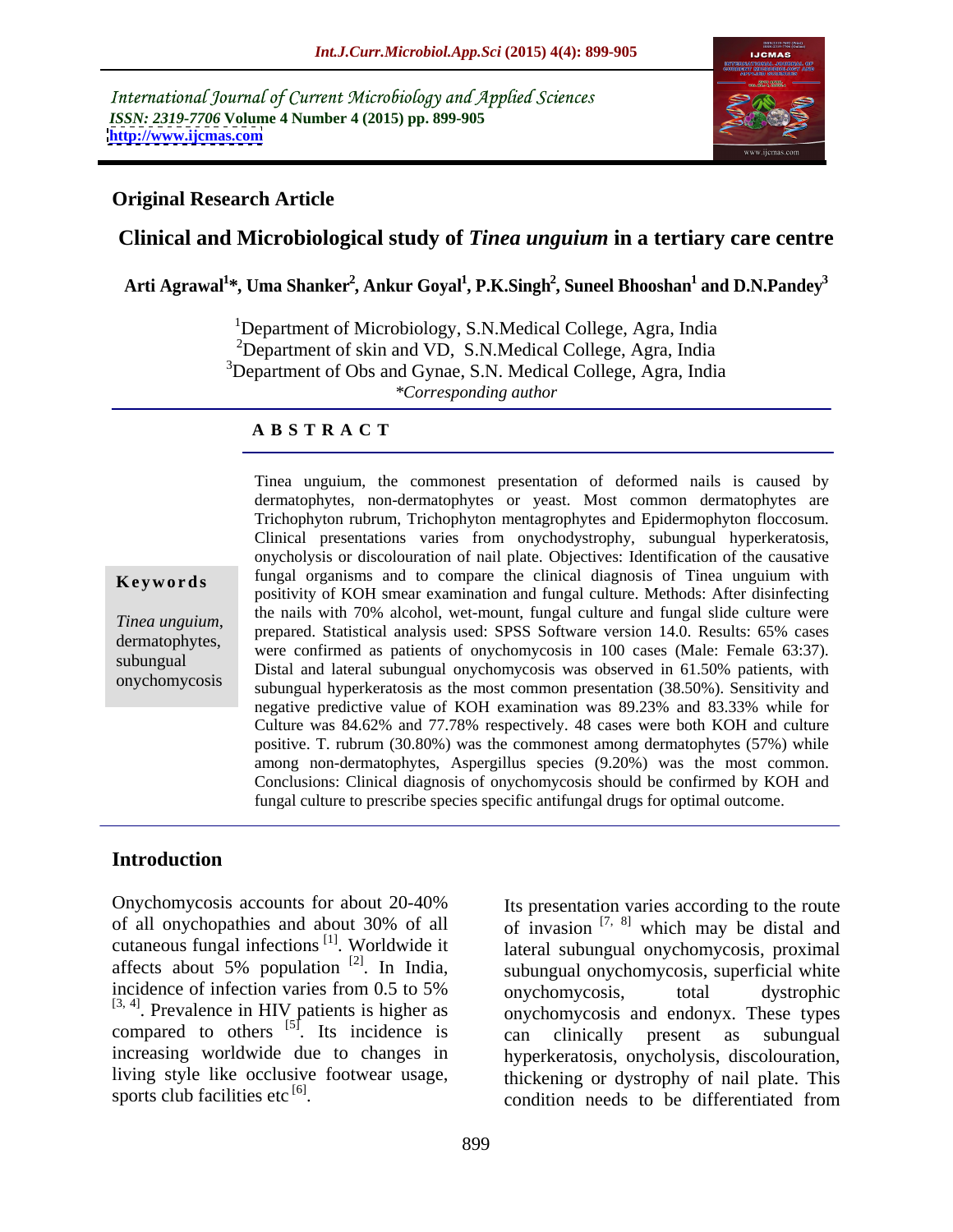certain diseases with similar presentations like psoriasis, lichen planus, contact dermatitis, traumatic onychodystrophies, pachyonychia congenita, nail bed tumours, yellow-nail syndrome (rare) or idiopathic onycholysis<sup>[9]</sup>. Along with clinical history, infection. direct microscopy of KOH mount and culture provides definite diagnosis. Culture also helps in identification of the species and in proper selection of species specific antifungal drugs for the best results.

This study aims to isolate the causative All the data was entered in the respective<br>species which may beln in identifying any proforma which include age, sex, species, which may help in identifying any yet unrecognized changing trend of the disease. It can also provide information regarding the predominant clinical pattern and the common epidemiological factors classified a<br>influencing the disease economics in this involvement. influencing the disease occurrence in this part of India. Moreover, in view of the introduction of several newer antifungal agents it will be more relevant to use species

114 clinically suspected cases of Tinea unguium over a period of time from December 2010 to October 2012 included in the study were subjected to detailed history, clinical examination and relevant cotton blue (LCB) stain preparation. investigations. 14 cases lost follow up during the study. **Result and Discussion** 

Patients presenting for the first time in the outpatient department of Dermatology, Venereology and Leprosy with clinically suspected cases of tinea unguium presenting<br>with onychodystrophy, onycholysis, subungual hyperkeratosis, melanonychia, leuconychia and thickening of nail plate

## **Exclusion Criteria**

- 1. Patients already receiving topical or systemic antifungal therapy for tinea unguium or some other fungal infection.
- 2. Patients with nail changes due to psoriasis, lichen planus, contact dermatitis or other systemic diseases

All the data was entered in the respective proforma which include age, sex, occupation, habits, long term drug intake and history of contact with animals or soil was also elicited. The patients were classified according to the sites of involvement.

specific anti-fungal drugs.<br>10% KOH) smear examination and other for **Materials and Methods Materials and Methods** (SDA) slope with chloramphenicol, This study was conducted from December gentamic and cycloheximide and This study was conducted from December 2010 to October 2012. chloramphenicol, and gentamicin without Nails were collected after disinfecting with 70% alcohol. The specimen was divided into two portions. One for direct microscopy (in 10% KOH) smear examination and other for fungal culture on Sabouraud dextrose agar (SDA) slope with chloramphenicol, gentamicin and cycloheximide and Sabouraud dextrose agar slope (SDA) with cycloheximide (to allow growth of non dermatophytes).

> Confirmation of species was done by fungal slide culture evaluation and lactophenol

# **Result and Discussion**

**Inclusion Criteria Criteria Criteria Criteria Criteria Criteria Criteria Criteria Criteria Criteria Criteria Criteria Criteria Criteria Criteria Criteria Criteria Criteria Criteria Cr** common in females than males. (Table 1)

with onychodystrophy, onycholysis, Least number of patients belonged to age were selected for the study.  $was$  37.83  $\pm$  16.09, and age range of Maximum cases of onychomycosis were found in age group 46-60 years, followed by age group 31-45 years and 61-75 years. group 0-15 years. This difference is found to be significant. (Table 2) Mean age in years diseased cases was 8-78 years.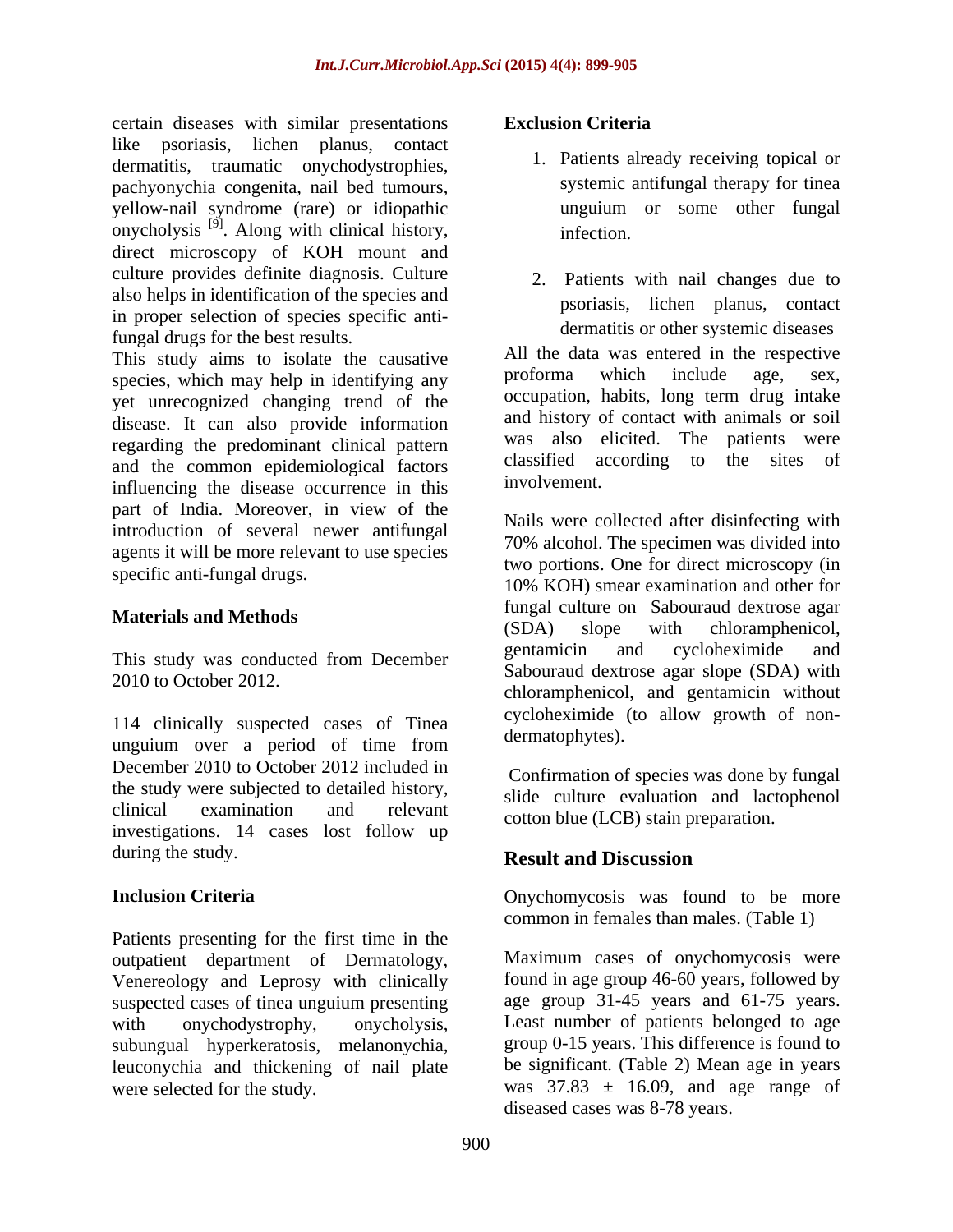people having contact with animals. (Table

Maximum patients had contact with soil during their daily routine like gardening,

40 cases (61.54%) were of digital subungual Aghamirian M<sup>[10]</sup> and Jesudanam M<sup>[11]</sup> also onychomycosis (DLSO) type followed by total dystrophic onychomycosis (TDO) type and superficial white onychomycosis (SWO) in 3 cases (4.62%).

in 17 cases (26.215%), onycholysis and  $JW$ <sup>[15]</sup> and Aghamirian  $M$ <sup>[10]</sup> reported and only 1 case (1.54%) presented with group and 40-49 year age group

positive by direct microscopy alone, while culture alone could diagnose only 55 cases (84.62%). KOH and culture together

Dermatophytes (57%) were the most common cause of onychomycosis followed by non-dermatophytes (21.04%) and least by

Candida species and Alternaria species (each 6.20%). (Table 6)

Onychomycosis was seen more common in Onychomycosis is a fungal infection of nails patients who used to wear shoes. (Table 3) present worldwide. In recent decades, there Disease was found more commonly in presentation and causative fungi show 4) environment, living style and co-morbid has been an increase in its prevalence. Its regional variation according to the conditions.

farming etc. (Table 5) than males in this study due to the nature of Out of total 65 confirmed cases, maximum their daily life. Similar to our findings in 13 cases (20%), proximal subungual In contrast, males were found to be more onychomycosis (PSO) in 9 cases  $(13.85%)$  commonly affected by Mashkoor et al  $^{[13]}$ Females were found to be more diseased work (wet work) usually done by them in Aghamirian  $M^{\{10\}}$  and Jesudanam  $M^{\{11\}}$  also  $^{[10]}$  and Jesudanam M $^{[11]}$  also  $^{[11]}$  also found disease to be more common in females (54.8% and 51.96% respectively).  $(71.5\%)$  and Grover S<sup>[14]</sup> (62%).

Subungual hyperkeratosis was the most affecting the patients most commonly common presentation found in 25 cases between 46-60 years group followed by 31- (38.46%) followed by total dystrophic nails 45 year group and 61-75 year group. Rippon discolouration both in 11 cases (16.92%) maximum occurrence in 40-60 year age thickening of nail plate. respectively. 20-40 year age group was 58 cases (89.23%) were diagnosed to be studies by Mashkoor et al  $^{[13]}$  (60%) and In this study, onychomycosis was found JW  $^{[15]}$  and Aghamirian M  $^{[10]}$  reported  $[10]$  reported reported group and 40-49 year age group found to be most commonly affected in Grover S et al  $^{[14]}$  (51.43%).

diagnosed a total of 65 out of 100 cases. commonly affected because of decreased the yeast (6.20%). wearers than slipper users because warm and Among dermatophytes, T. rubrum (30.80%) footwear promotes the growth of fungus and was the most common isolate in culture development of onychomycosis which is not followed by T. mentagrophyte and E. the case with those who wear slippers. No flocossum (each 10.80%), while among patient reached in OPD barefoot. Banerjee et non-dermatophytes Aspergillus species al <sup>[16]</sup> and Desai <sup>[17]</sup> et al reported very low (9.20%) was the most common, followed by prevalence of onychomycosis in barefoot Age group 46-60 year was found to be most linear nail growth while increased nail growth in 0-15 year age group could be the possible reason of least infection. Infection was found to be more common in shoe moist environment in shoes or occlusive patients.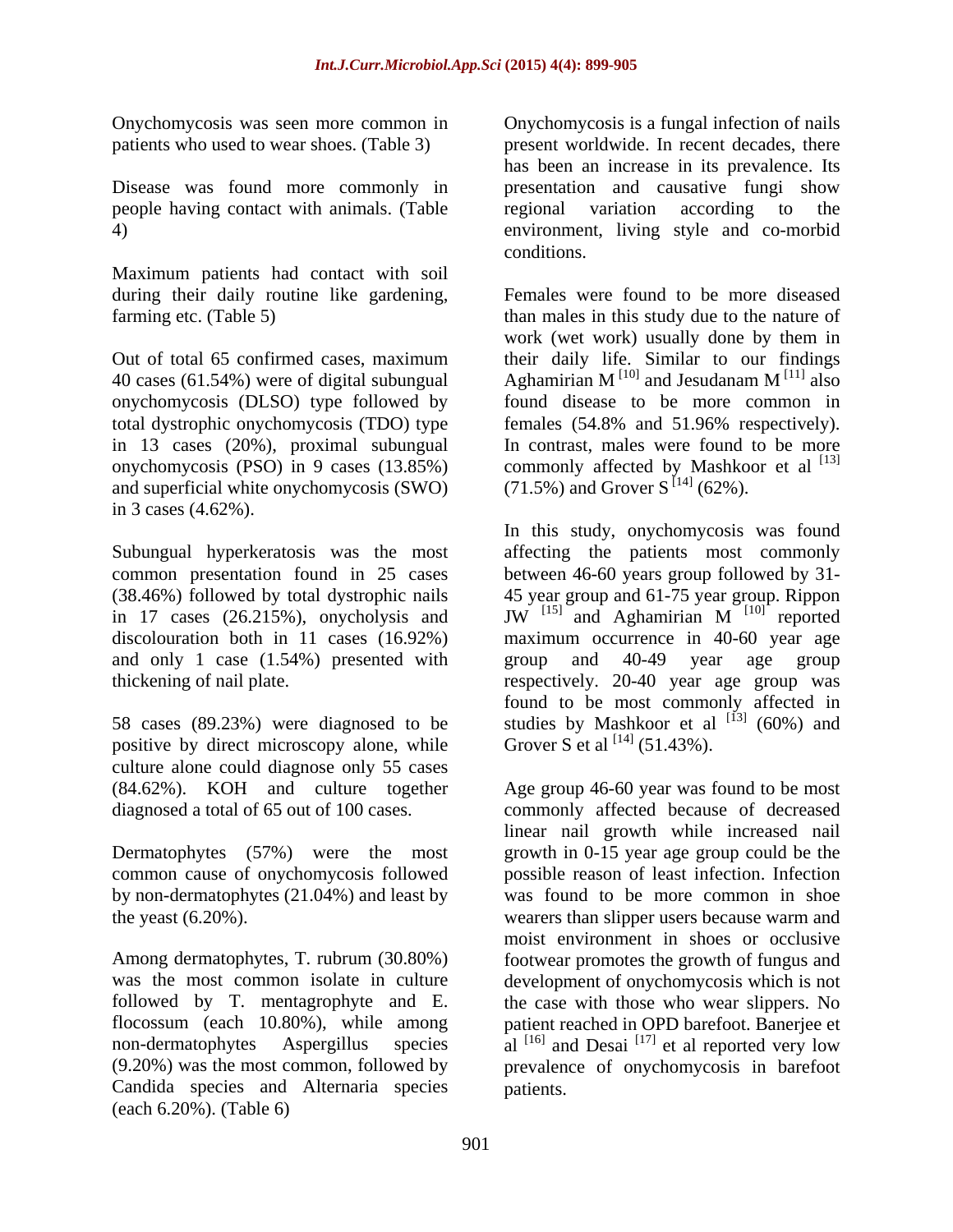this association was statistically significant. Jesudanam TM <sup>[11]</sup> reported the same Jesudanam  $TM$ <sup>[11]</sup> reported the same reported the same

socks for long durations. Mashkoor et al  $^{[13]}$ 

Contact with animals and soil was found to (6.20%). Similarly, in most cases,

Distal and lateral subungual onychomycosis cases. (DLSO) was the commonest type of cases in our study. Same results were reported in studies by Aghamirian  $M^{[10]}$  (30.80%). This species is reported onychomycosis (58.82%) to be the most common type followed by DLSO (38.72%) non-dermatophytes,

subungual hyperkeratosis (38.46%), followed by dystrophic changes (26.20%).<br>While Gupta M <sup>[18]</sup> found discoloration in Conclusion: Clinical diagnosis of While Gupta  $M$ <sup>[18]</sup> found discoloration in Conclusion: Clinical diagnosis of 92.3% and subungual hyperkeratosis in

KOH showed more sensitivity (89.23%) as is in concordance with the results of Jesudanam TM et al <sup>[11]</sup> (KOH 93%, Culture Culture 37.4%). Culture positivity is low

Fungal infection at a site other than nail (like because fungi grow proximally and sample tinea mannum, tinea pedis, etc) was found to is taken from the distal part of nail where be more associated with tinea unguium and chances of getting viable fungus are very low.

association in 21.07% patients. Disease (as diagnosed by KOH and/or In our study, professionals, shop owners and  $et$  al  $^{[19]}$  found disease in only 51.76%. We clerks were found to be most commonly propose that KOH should be coupled with affected because they use to wear shoes and culture to avoid false positive clinical found infection to be more common in suggested by Fueilhade  $[20]$ . In our study, students (24%), housewives (13%), farmers dermatophytes (57%) were found to be the (11%) and labourers (6%). most common causative agent followed by be more associated with infection. Gupta M dermatophytic infection was found in 50%  $[18]$  also reported association of cases by Nilay et al  $[19]$ , while Jesudanam onychomycosis with soil contact in  $60.78\%$  TM  $^{[11]}$  reported Candida in maximum cases.  $(56.74%)$  and Sujatha V  $^{[12]}$  reported culture) was found in 65% cases while Nilay diagnosis of onychomycosis, as also . In our study, non-dermatophytes (21.40%) and yeast (6.20%). Similarly, in most cases, dermatophytic infection was found in 50% , while Jesudanam reported Candida in maximum  $[12]$  reported reported *Aspergillus niger* in maximum (28.5%) cases.

onychomycosis accounting for 61.54% of reported in studies by Aghamirian  $M<sup>[10]</sup>$  (30.80%). This species is reported (48.4%), Sujatha  $V^{[12]}$  (90.57%) while worldwide as most common causative agent, Jesudanam  $TM^{[11]}$  found candidal as supported by Mashkoor et al  $^{[13]}$ type. (9.20%) is the most common isolate in our Most patients presented to us with as the most common non-dermatophyte in Most common isolate in culture in the study was found to be Trichophyton rubrum (30.80%). This species is reported  $(44.44\%)$ , and Grover S<sup>[14]</sup> (42.9%). Within  $[14]$  (42.9%). Within Aspergillus species study, while Nilay et al  $^{[19]}$  reported Candida reported Candida 22.72%.

68.5% cases. KOH and fungal culture to minimize error in compared to culture (84.62%).This finding optimal results. Exophiala speices which 87.2%), Sujatha  $V^{[12]}$  (KOH 77.14%, culture finding. Further studies need to be done to  $^{[12]}$  (KOH 77.14%, culture finding. Further studies need to be done to 60%) and Gupta  $M<sup>{18}</sup>$  et al (KOH 59.2%, establish an association of Exophiala spieces  $^{[18]}$  et al (KOH 59.2%, establish an association of Exophiala spieces Conclusion: Clinical diagnosis of onychomycosis should be confirmed by clinical diagnosis. Culture helps in prescribing species specific antifungal for was isolated in culture in a patient of onychomycosis in this study is a rare in causation of onychomycosis.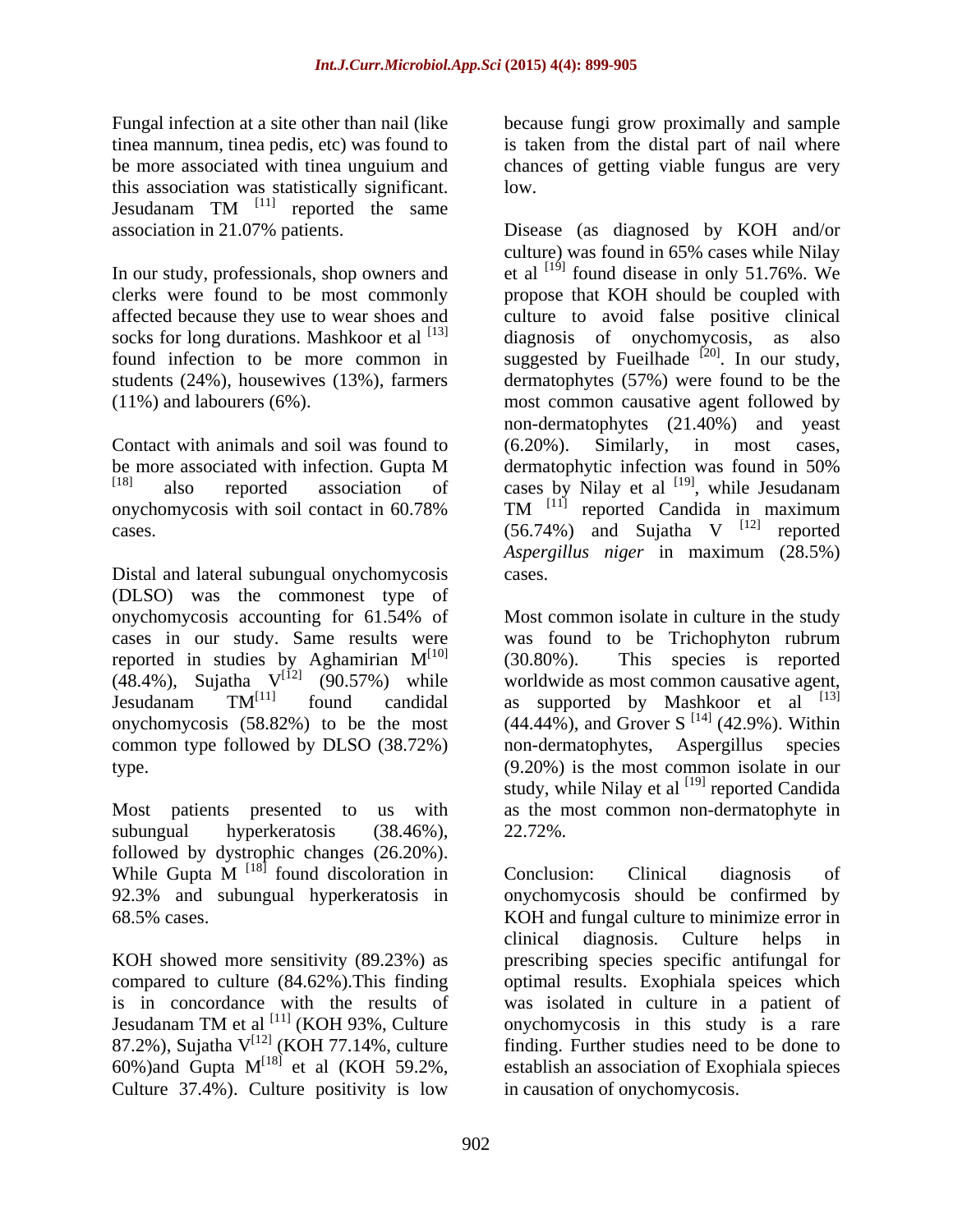## *Int.J.Curr.Microbiol.App.Sci* **(2015) 4(4): 899-905**

|                  | Diseased             |       | Non-diseased |        | Total    |                |
|------------------|----------------------|-------|--------------|--------|----------|----------------|
|                  | NO.                  |       | <b>INO</b>   |        | NO.      |                |
| Male             |                      | 58.73 | $\sim$       | 41.27  | L 63.    | 63.00          |
| <b>Female</b>    | $\sim$ $\sim$ $\sim$ | 75.68 |              | 24.32  | $J \cup$ | 27.00<br>31.00 |
| Total            |                      | 65.00 |              | 135.00 | 100      | 100.00         |
| $\chi^2 = 2.942$ |                      |       |              |        |          |                |

| Table.1 Distribution of Patients according to sex |  |
|---------------------------------------------------|--|
|                                                   |  |

| Table.2 Distribution of patients according to age group |  |
|---------------------------------------------------------|--|
|                                                         |  |

| Age                                     | Diseased |                 | Non-diseased  |       | Total                                       |        |
|-----------------------------------------|----------|-----------------|---------------|-------|---------------------------------------------|--------|
| (years)                                 | Number   |                 | Number        |       | Number                                      | 0/2    |
| $0-15$                                  |          | 40.00           |               | 60.00 | 10                                          | 10.00  |
| $16-30$                                 | $\perp$  | 52.78           | <sup>17</sup> | 47.22 | 36                                          | 36.00  |
| $31-45$                                 | 21       | 7770<br>11.10   |               | 22.22 | $\mathcal{L}$<br>$\angle$ $\angle$ $\angle$ | 27.00  |
|                                         |          | 85.00           |               | 15.00 |                                             | 20.00  |
|                                         |          | 60.00           |               | 40.00 |                                             | 5.00   |
| $\frac{46-60}{61-75}$ $\frac{76-90}{6}$ |          | $\boxed{50.00}$ |               | 50.00 |                                             | 2.00   |
| Total                                   | 65       | 65.00           | 35            | 35.00 | $\Omega$<br><b>LUU</b>                      | 100.00 |
| $\chi^2 = 10.818$                       |          | $df =$          |               |       | p<0.05                                      |        |

**Table.3** Distribution of patients according to the type of footwear worn by the patient.

|                  | Diseased                                       |              | Non-diseased         |              |
|------------------|------------------------------------------------|--------------|----------------------|--------------|
| Footwear         | $\vert$ No.<br>0/2<br>$\overline{\phantom{a}}$ | $\mathbf{N}$ |                      | Total        |
| Shoes            | 52.31<br>$2\Lambda$                            | 15           | 47.69                | $ 49\rangle$ |
| Slippers         | 42.86                                          | $\sim$       | 57.14                | 51           |
| Total            | 65.00<br>65                                    | ັບປ          | 35.00                | $\mid$ 100   |
| $\chi^2 = 0.813$ | $n - 1$                                        |              | $\sim 0.05$<br>20.03 |              |

**Table.4** Distribution of cases according to contact with animal

| Contact          | with Diseased                |                                           | Non-diseased  | Total          |
|------------------|------------------------------|-------------------------------------------|---------------|----------------|
| animals          | No.                          | No.                                       |               |                |
| <b>Present</b>   | 68.18<br>$\Lambda$           | 21                                        | 31.82         | 66             |
| Absent           | 58.82                        | $\begin{bmatrix} 1 & 1 & A \end{bmatrix}$ | A118<br>T1.11 | 34             |
| Total            | 65.00<br>$\epsilon$<br>1 V.J | $\sim$ $\sim$ $\sim$<br>$\overline{3}$    | 35.00         | $100 -$<br>TOO |
| $\chi^2 = 0.864$ | $10-1$                       |                                           | p > 0.05      |                |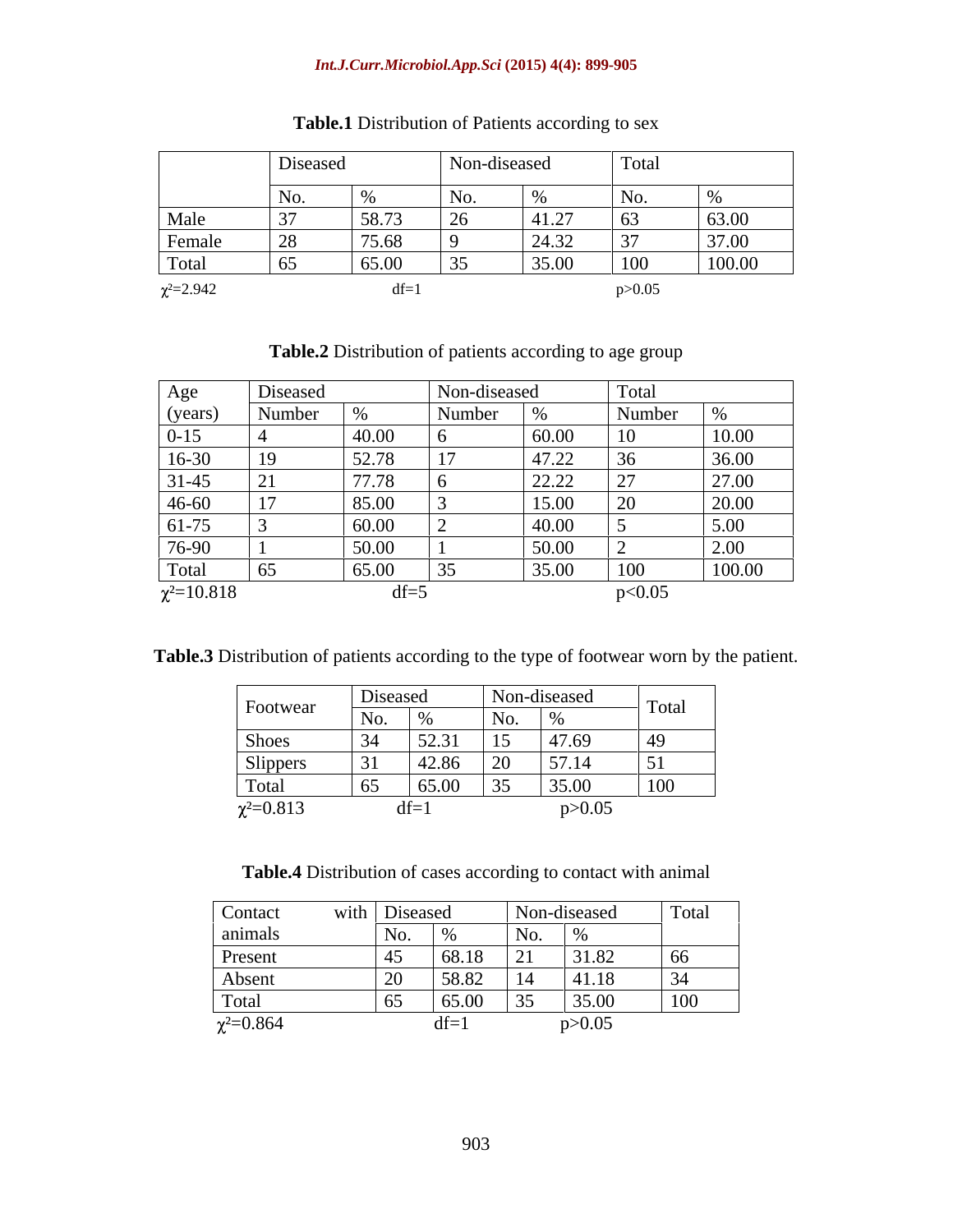| Contac           | $\sim$ $\sim$ $\sim$<br>with   Diseased |                          |                 | Non-diseased<br>--- -------                         | Total  |
|------------------|-----------------------------------------|--------------------------|-----------------|-----------------------------------------------------|--------|
| ,,,              |                                         |                          |                 |                                                     |        |
| Present          |                                         | 67.86                    |                 | $\begin{array}{ccc} 22 & 14 \end{array}$<br>J = . 1 | $\sim$ |
| Absent           |                                         | 63.80                    | $\sim$          | 36.11                                               | 72     |
| Total            |                                         | 65.00                    | $-35$<br>$\cup$ | 35.00                                               | 100    |
| $\chi^2 = 0.140$ |                                         | $\overline{\phantom{a}}$ |                 |                                                     |        |

**Table.5** Distribution of cases according to contact with soil

**Table.6** Distribution of patients according to species found on Culture

| Species             | Frequency | Percentage |
|---------------------|-----------|------------|
| T.rubrum            | 20        | 30.80      |
| T.violaceum         |           | 4.60       |
| T.mentagrophyte     |           | 10.80      |
| E. floccosum        |           | 10.80      |
| Alternaria species  |           | 6.20       |
| Curvuleria species  |           | 1.50       |
| Aspergillus species |           | 9.20       |
| Bipolaris           |           | 1.50       |
| Penicillium species |           | 1.50       |
| Exophiala species   |           | 1.50       |
| Candida species     |           | 6.20       |
| Sterile             | 10        | 15.40      |
| Total               | 65        | 100.00     |

- 1. Achten G, Wanet RJ. 1978.
- 
- 3. Sobhanadri C, Rao DT, Babu KS. 1970. Clinical and mycological study of Government General Hospital: Guntur Venereol 36:209. 139:567-71.
- Karmakar S. 1995. Dermatophytosis in a

**References** desert district of western Rajasthan. Indian J Dermatol Venereal Leprol 61:280-3.

- Onychomycosis in the laboratory. 5. Ghannoum MA, Hajjeh RA, Scher R, Mykosen 21:125-7. Konnikov N, Gupta AK, Summerbell R 2. Murray SC, Dawber RP. 2002. *et al* . 2000. A large-scale North Onychomycosis of toenails: orthopaedic American study of fungal isolates from and podiatric considerations. Australas J nails: The frequency of onychomycosis, Dermatol 43:105-12. **Example 1** fungal distribution and antifungal fungal distribution and antifungal susceptibility patterns. J Am Acad Dermatol 43:641-8.
	- superficial fungal infections at 6. Haneke E. 1991. Fungal infections of the nail. Semin Dermatol 10:41.
	- and their response to treatment with 7. Baran R, Hay RJ, Tosti A, Haneke E. Hamycin, Dermostatin and 1998. A new classification of Dermamycin. Indian J Dermatol 1998. A new classification of onychomycosis. Br J Dermatol 139:567–71.
- 4. Karmakar S, Kalla G, Joshi KR, 8. Zais N. 1972. Onychomycosis. Arch Dermatol 105:263-74.